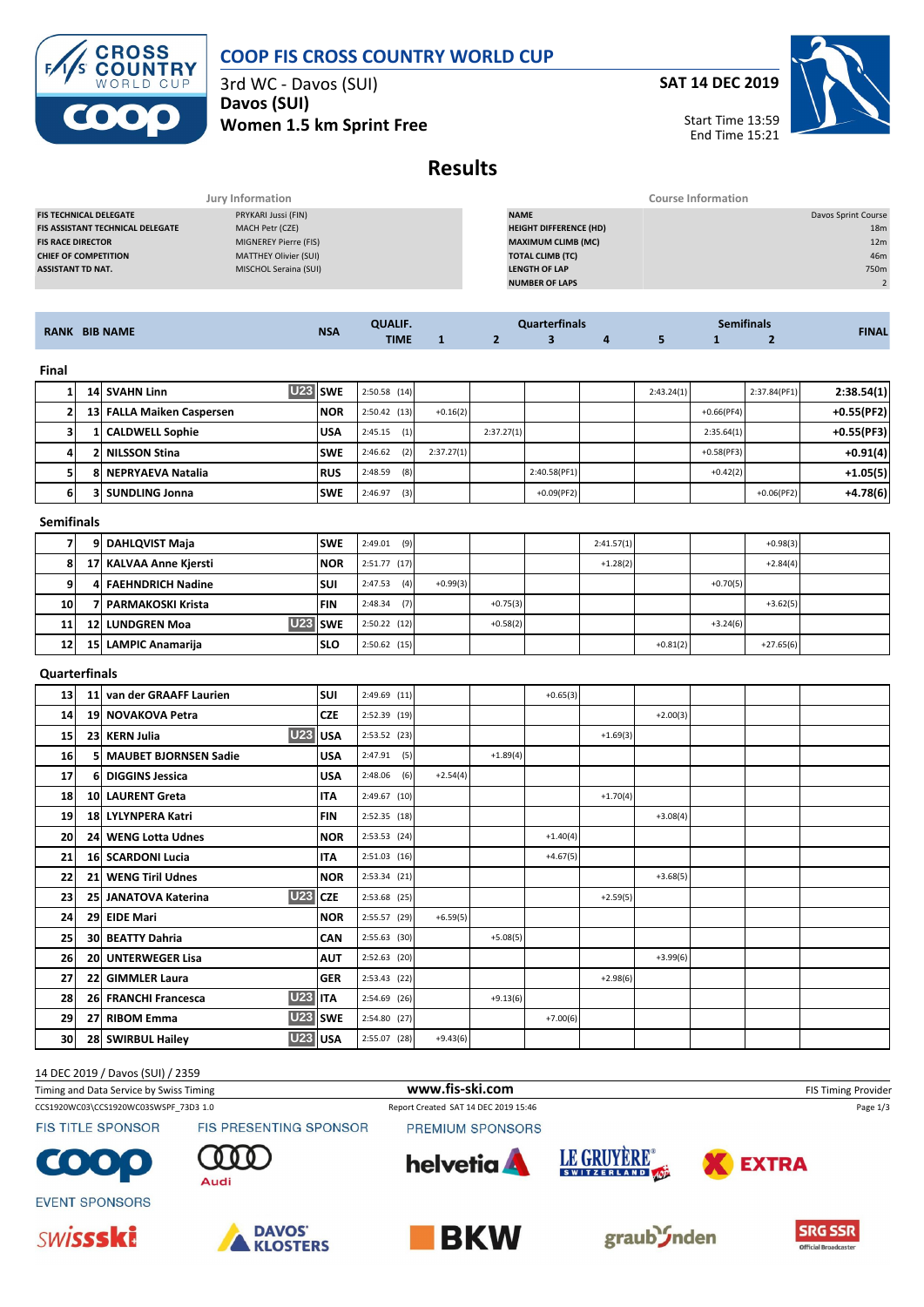

### **COOP FIS CROSS COUNTRY WORLD CUP**

3rd WC - Davos (SUI) **Davos (SUI) Women 1.5 km Sprint Free** **SAT 14 DEC 2019**



Start Time 13:59 End Time 15:21

## **Results**

|    | <b>RANK BIB NAME</b>                                                                                                                            | <b>NSA</b>     | <b>QUALIF.</b>                                                |                 |                                      | <b>Quarterfinals</b> |                |                |              | <b>Semifinals</b> | <b>FINAL</b>        |
|----|-------------------------------------------------------------------------------------------------------------------------------------------------|----------------|---------------------------------------------------------------|-----------------|--------------------------------------|----------------------|----------------|----------------|--------------|-------------------|---------------------|
|    |                                                                                                                                                 |                | <b>TIME</b>                                                   | $\mathbf{1}$    | $\mathbf{2}$                         | 3                    | $\overline{4}$ | 5 <sub>1</sub> | $\mathbf{1}$ | $\overline{2}$    |                     |
|    | Qualification                                                                                                                                   |                |                                                               |                 |                                      |                      |                |                |              |                   |                     |
| 31 | <b>VISNAR Katja</b>                                                                                                                             | <b>SLO</b>     | $2:56.16$ (31)                                                |                 |                                      |                      |                |                |              |                   |                     |
| 32 | <b>MATSOKINA Hristina</b>                                                                                                                       | <b>U23</b> RUS | 2:56.30 (32)                                                  |                 |                                      |                      |                |                |              |                   |                     |
| 33 | <b>KYLLOENEN Anne</b>                                                                                                                           | <b>FIN</b>     | 2:56.47 (33)                                                  |                 |                                      |                      |                |                |              |                   |                     |
| 34 | <b>CARL Victoria</b>                                                                                                                            | <b>GER</b>     | 2:56.56 (34)                                                  |                 |                                      |                      |                |                |              |                   |                     |
| 35 | <b>STENSETH Ane Appelkvist</b>                                                                                                                  | <b>NOR</b>     | 2:56.59 (35)                                                  |                 |                                      |                      |                |                |              |                   |                     |
| 36 | <b>U23</b><br><b>CHAMIOT MAITRAL Laura</b>                                                                                                      | <b>FRA</b>     | 2:57.68 (36)                                                  |                 |                                      |                      |                |                |              |                   |                     |
| 37 | <b>BROCARD Elisa</b>                                                                                                                            | <b>ITA</b>     | 2:58.05 (37)                                                  |                 |                                      |                      |                |                |              |                   |                     |
| 38 | <b>KIRILLOVA Anastasia</b>                                                                                                                      | <b>BLR</b>     | $2:58.08$ (38)                                                |                 |                                      |                      |                |                |              |                   |                     |
| 39 | <b>DUBOTOLKINA Nina</b>                                                                                                                         | <b>RUS</b>     | 2:58.12 (39)                                                  |                 |                                      |                      |                |                |              |                   |                     |
| 40 | <b>FABJAN Vesna</b>                                                                                                                             | <b>SLO</b>     | 2:58.86 (40)                                                  |                 |                                      |                      |                |                |              |                   |                     |
| 41 | <b>MONONEN Laura</b>                                                                                                                            | <b>FIN</b>     | 2:59.07 (41)                                                  |                 |                                      |                      |                |                |              |                   |                     |
| 42 | <b>STADLOBER Teresa</b>                                                                                                                         | AUT            | 2:59.18 (42)                                                  |                 |                                      |                      |                |                |              |                   |                     |
| 43 | <b>MEIER Alina</b>                                                                                                                              | SUI            | 2:59.55 (43)                                                  |                 |                                      |                      |                |                |              |                   |                     |
| 44 | <b>U23</b><br><b>BERANOVA Tereza</b>                                                                                                            | <b>CZE</b>     | 2:59.85 (44)                                                  |                 |                                      |                      |                |                |              |                   |                     |
| 45 | <b>CEBASEK Alenka</b>                                                                                                                           | <b>SLO</b>     | $3:00.05$ (45)                                                |                 |                                      |                      |                |                |              |                   |                     |
| 46 | <b>SVENDSEN Anna</b>                                                                                                                            | <b>NOR</b>     | $3:00.19$ (46)                                                |                 |                                      |                      |                |                |              |                   |                     |
| 47 | SERONOSOVA Polina                                                                                                                               | <b>BLR</b>     | 3:01.70 (47)                                                  |                 |                                      |                      |                |                |              |                   |                     |
| 48 | <b>KUCHERUK Olga</b>                                                                                                                            | <b>RUS</b>     | 3:02.10 (48)                                                  |                 |                                      |                      |                |                |              |                   |                     |
| 49 | <b>HYNCICOVA Petra</b>                                                                                                                          | <b>CZE</b>     | 3:02.12 (49)                                                  |                 |                                      |                      |                |                |              |                   |                     |
| 50 | SMIRNOVA Ekaterina                                                                                                                              | <b>RUS</b>     | 3:02.81 (50)                                                  |                 |                                      |                      |                |                |              |                   |                     |
| 51 | <b>CLAUDEL Delphine</b>                                                                                                                         | FRA            | 3:03.06 (51)                                                  |                 |                                      |                      |                |                |              |                   |                     |
| 52 | <b>STEINER Desiree</b>                                                                                                                          | <b>U23</b> SUI | $3:03.11$ (52)                                                |                 |                                      |                      |                |                |              |                   |                     |
| 53 | <b>FISCHER Lea</b>                                                                                                                              | <b>U23</b> SUI | 3:04.78 (53)                                                  |                 |                                      |                      |                |                |              |                   |                     |
| 54 | <b>MANDRIKA Olga</b>                                                                                                                            | <b>KAZ</b>     | 3:04.84 (54)                                                  |                 |                                      |                      |                |                |              |                   |                     |
| 55 | <b>GRUKHVINA Anna</b>                                                                                                                           | <b>U23</b> RUS | $3:05.19$ (55)                                                |                 |                                      |                      |                |                |              |                   |                     |
| 56 | <b>TSAREVA Olga</b>                                                                                                                             | <b>RUS</b>     | $3:06.04$ (56)                                                |                 |                                      |                      |                |                |              |                   |                     |
| 57 | <b>BYKOVA Irina</b>                                                                                                                             | <b>KAZ</b>     | 3:06.31(57)                                                   |                 |                                      |                      |                |                |              |                   |                     |
| 58 | <b>KREHL Sofie</b>                                                                                                                              | <b>GER</b>     | 3:06.88 (58)                                                  |                 |                                      |                      |                |                |              |                   |                     |
| 59 | WIESER Fabiana                                                                                                                                  | SUI            | 3:07.44 (59)                                                  |                 |                                      |                      |                |                |              |                   |                     |
| 60 | <b>WRIGHT Casey</b>                                                                                                                             | AUS            | 3:09.26 (60)                                                  |                 |                                      |                      |                |                |              |                   |                     |
| 61 | RYAZHKO Darya                                                                                                                                   | KAZ            | 3:09.62 (61)                                                  |                 |                                      |                      |                |                |              |                   |                     |
| 62 | <b>PAUL Katerina</b>                                                                                                                            | <b>AUS</b>     | 3:13.33(62)                                                   |                 |                                      |                      |                |                |              |                   |                     |
| 63 | <b>ILIC Anja</b>                                                                                                                                | <b>U23</b> SRB | 3:35.36 (63)                                                  |                 |                                      |                      |                |                |              |                   |                     |
| 64 | <b>KUSMUK Sanja</b>                                                                                                                             | BIH            | 3:38.73 (64)                                                  |                 |                                      |                      |                |                |              |                   |                     |
|    | <b>Jury Decision</b><br><b>Monetary fine 250CHF - Missing transponders</b><br><b>WENG Lotta Udnes</b><br>Yellow card - Obstruction (ICR 343.11) | <b>NOR</b>     | ICR 343.5 - ICR 343.5 - Did not use transponders              |                 |                                      |                      |                |                |              |                   |                     |
|    | FALLA Maiken Caspersen                                                                                                                          | <b>NOR</b>     | ICR 343.11 - ICR 343.11 - Obstruction in the finish corridors |                 |                                      |                      |                |                |              |                   |                     |
|    |                                                                                                                                                 |                |                                                               |                 |                                      |                      |                |                |              |                   |                     |
|    | 14 DEC 2019 / Davos (SUI) / 2359<br>Timing and Data Service by Swiss Timing                                                                     |                |                                                               | www.fis-ski.com |                                      |                      |                |                |              |                   | FIS Timing Provider |
|    | CCS1920WC03\CCS1920WC03SWSPF_73D3 1.0                                                                                                           |                |                                                               |                 | Report Created SAT 14 DEC 2019 15:46 |                      |                |                |              |                   | Page 2/3            |
|    |                                                                                                                                                 |                |                                                               |                 |                                      |                      |                |                |              |                   |                     |
|    | <b>FIS TITLE SPONSOR</b><br>FIS PRESENTING SPONSOR                                                                                              |                |                                                               |                 | PREMIUM SPONSORS                     |                      |                |                |              |                   |                     |





**EVENT SPONSORS SWISSSKi**